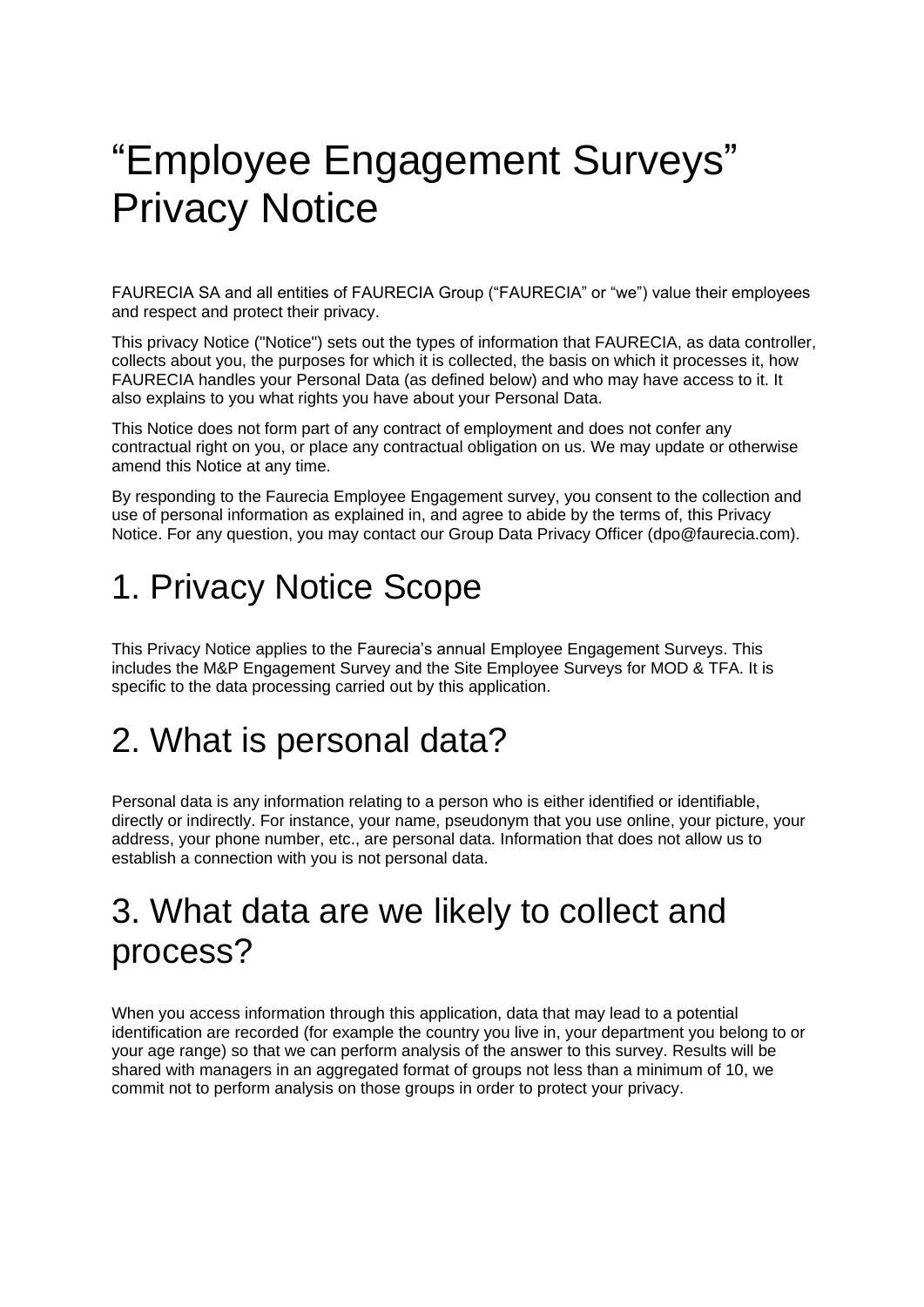## 4. For what purposes does Faurecia process and use your data?

We use your data for the following purposes: Be able to properly analyze the answers provided to this survey, compare results with previous years and build focused actions plans when required. In order to do so, we need to know for instance which country you live in, if you are a male or female, which department you belong to or your age range, etc.

Faurecia only processes your data as long as it is necessary for the purposes for which it has been collected. Data related to this survey will be kept for no more than 12 months. At the end of this period, the data is either erased or irretrievably anonymized.

#### 5. Is your data transmitted to third parties?

Your personal data is stored either in our database and on our server or, if need be, on the servers of a subcontractor processing data on our behalf.

Since Faurecia is a global group, teams processing data may be located in various countries, including outside the European Economic Area, in countries where the protection level of personal data is not equivalent to the one existing in the EEA. In this case, Faurecia will ensure that these internal or external teams are subject to similar obligations to those existing in the EEA, for example through standard clauses or binding corporate rules.

However, because of applicable legal rules, and in some cases, we will have to transmit your personal data to third parties, for instance if we presume infringement or misuse of this survey. Where appropriate, we have to transmit your data to the competent authorities.

# 6. Protection of recorded data

When we collect data about you we save it on particularly secure servers. Access to those is only allowed to a very limited number of persons. In order to prevent any loss or misuse of the data stored by Faurecia, we take technical and operational security measures that are regularly controlled and updated in line with technological developments. Depending on the typology of the collected data and of its purposes, the processing is carried out only by authorized personnel in accordance with our requirements of confidentiality and security in the constitution of files, exchanges with our partners and subcontractors, and the transfer of this data.

#### 7. Your rights relating to the personal data we record

We remind you that you have the right:

- to be informed of whether we record your data, what data is affected, and how your data is processed;

- to access your data;

- to oppose for legitimate reasons to the processing of your data, in particular to the processing of your data for business development purposes;

- to restrict certain uses of your data without erasing them;